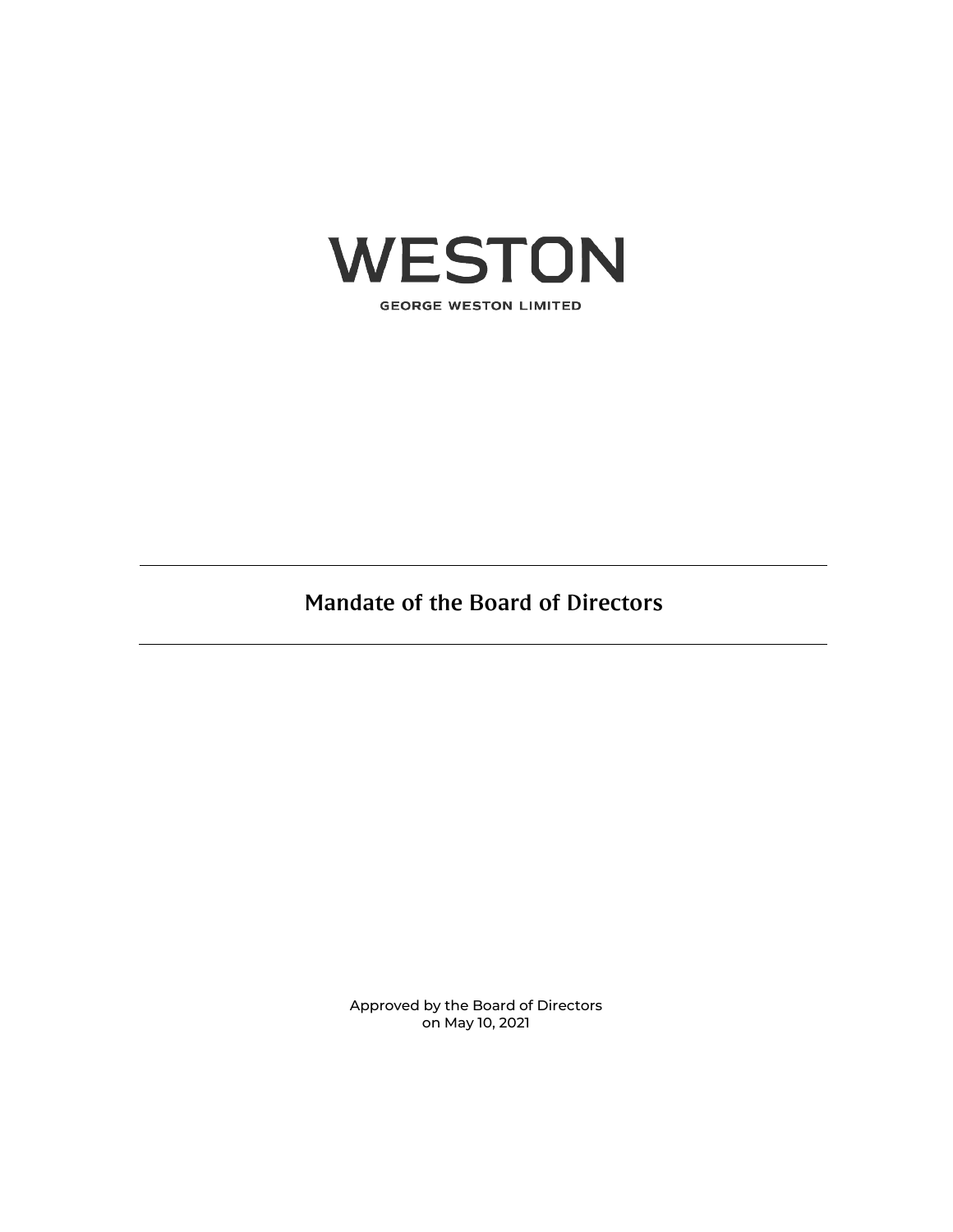# GEORGE WESTON LIMITED

# Mandate of the Board of Directors

### 1. ROLE

The role of the Board is to provide governance and stewardship to the Company which consists of reviewing corporate strategy, assigning responsibility to management for achievement of that strategy, establishing limitations on the authority delegated to management and overseeing performance against approved objectives. In fulfilling this role, the Board regularly reviews management's strategic plans to ensure that they continue to be responsive to the changing business environment in which the Company operates. The Board oversees the Company's approach to corporate governance, succession planning, capital structure and finance matters, risk management activities, ethics and compliance matters, internal control over financial reporting, disclosure controls and procedures, and information systems. Through its oversight, the Board ensures that the Company accurately and fairly reports financial and other information to shareholders, other stakeholders and the public. The Board is required to appoint corporate officers. The Board satisfies itself as to the integrity of senior management, that the Company engages in ethical and legal conduct and that senior management maintains a culture of integrity throughout the Company.

#### 2. RESPONSIBILITIES

To ensure that it fulfills its role, the Board, or any Committee so delegated by the Board, will oversee the following:

(a) Strategic Goals, Corporate Performance, Performance Objectives and Operational Policies

The Board will review and, if advisable, approve broad strategic objectives and values against which corporate performance will be measured. In this regard, the Board will:

- Determine, from time to time, the appropriate criteria against which to evaluate performance, and set corporate strategic goals and objectives within this context.
- Monitor and evaluate performance against both corporate strategic goals and objectives.
- Approve long-term strategies.
- Review and approve management's strategic and operational plans so that they are consistent with long-term goals.
- Oversee the development, execution and fulfillment of the Company's strategic plans and the operational policies within which management will operate.
- Approve significant acquisitions, sales of assets or shares, and material financing arrangements.
- Review and approve the Company's dividend policy and approve the payment of dividends.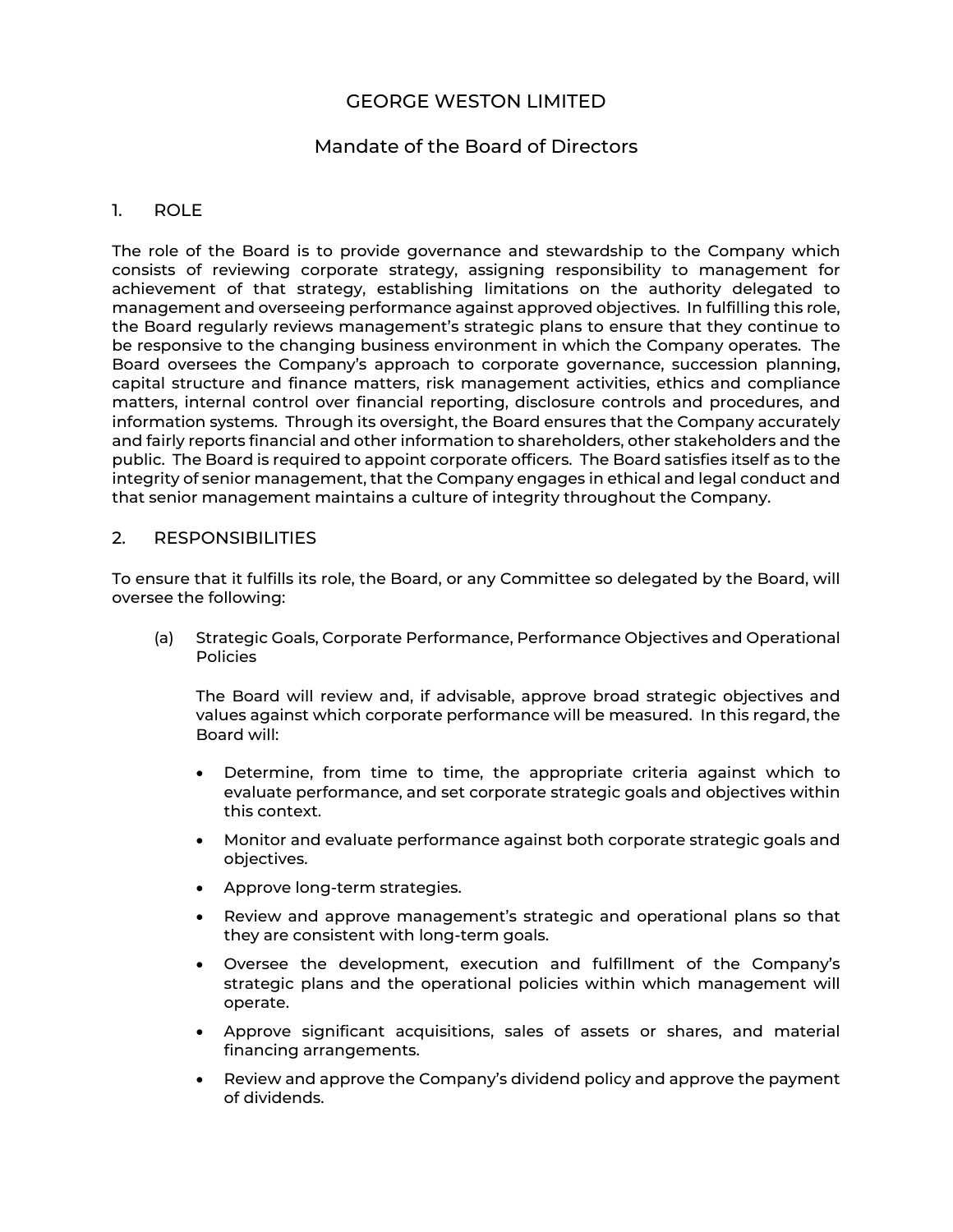- Approve targets and budgets against which to measure corporate and executive performance.
- (b) Finance and Capital Matters
	- Review with management and receive periodic reports on the Company's target capital structure.
	- Review with management and receive periodic reports on the Company's consolidated balance sheet, including cash, investment assets and debt position.
	- Receive periodic reports from rating agencies and updates on any material discussions or communications with rating agencies.
- (c) Executive Compensation and Succession Planning
	- Satisfy itself of the appropriateness of all executive and colleague compensation matters and that a portion of executive compensation is linked appropriately to corporate performance.
	- Satisfy itself that a process is in place with respect to the appointment, development, evaluation and succession of senior management.
- (d) Delegation of Management Authority to the Chairman and Chief Executive Officer
	- Delegate to the Chairman and Chief Executive Officer the authority to manage and supervise the business of the Company and to make decisions regarding the Company's ordinary course of business and operations that are not specifically reserved to the Board under the terms of that delegation of authority.
	- Determine what, if any, executive limitations may be required in the exercise of the authority delegated to management.
- (e) Financial Disclosure
	- Oversee the Company's financial reporting and disclosure obligations in accordance with applicable law.
	- Approve the Company's financial statements, management's discussion and analysis and related releases.
	- Oversee the Company's compliance with applicable audit, accounting and reporting requirements, including in the areas of internal control over financial reporting and disclosure controls and procedures.
- (f) Enterprise Risk Management Program
	- Oversee the Company's enterprise risk management program, including its design and structure and assessment of its effectiveness.
	- Approve the Company's enterprise risk management policy, the risk appetite statement, and management's approach to enterprise risk management and its mitigation practices, including the identification, assessment and mitigation of the principal risks. Satisfy itself as to the effective oversight of risk management of individual risks, through the receipt of periodic reports from the Committee Chairs or management, as appropriate.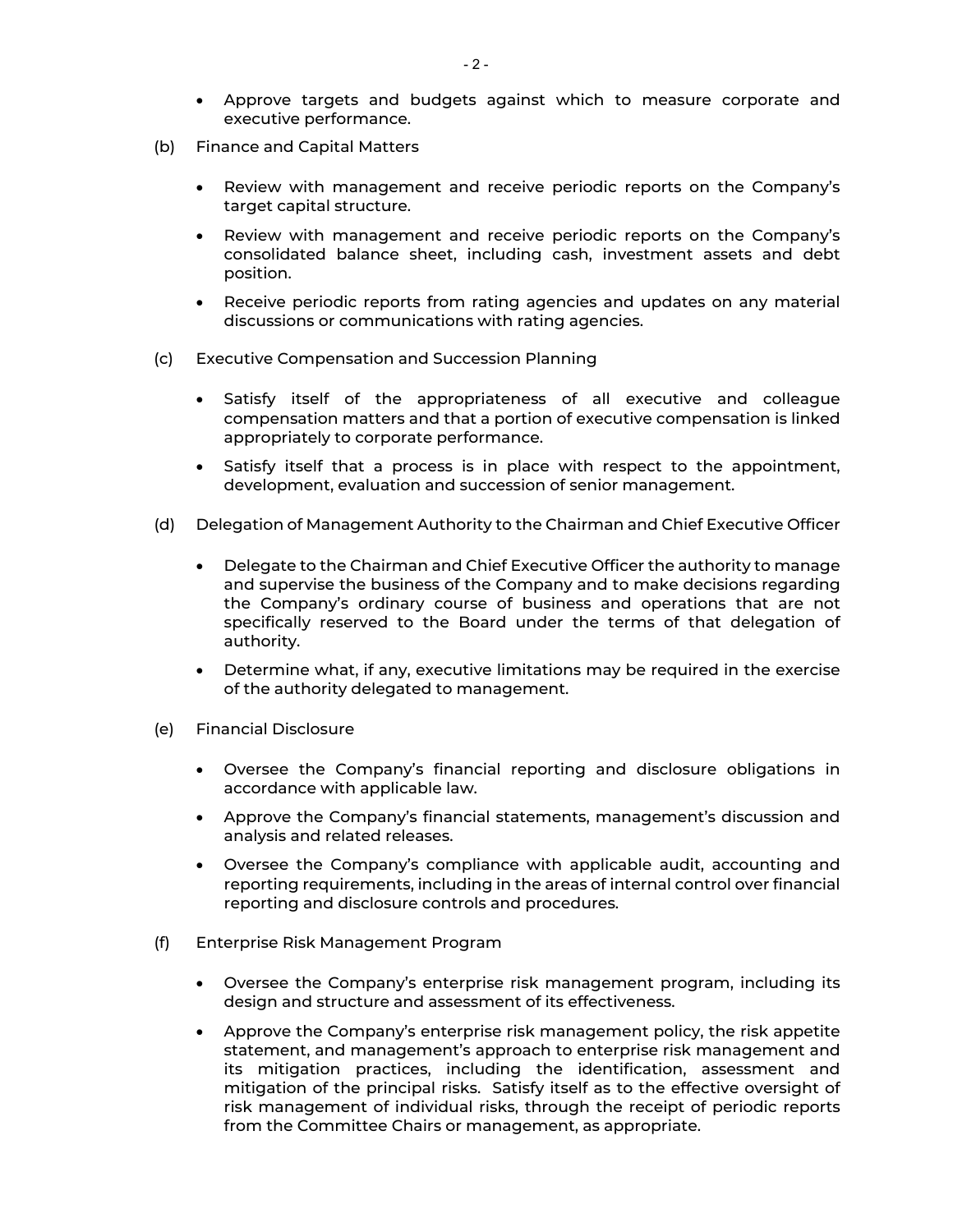- Delegate, as appropriate, the oversight of the enterprise risk management design and structure, assessment of its effectiveness to the Audit Committee and the oversight of the principal risks to the appropriate Committee.
- (g) Related Party Transactions
	- Approve all proposed material related party transactions and any related party transactions that are not dealt with by a "special committee" of independent directors pursuant to applicable securities legislation.
- (h) External Communications
	- Satisfy itself that there is effective communication between the Board and the Company's shareholders, other stakeholders and the public.
	- At least annually, with the assistance of the Audit Committee, review and approve any material changes to the Company's Disclosure Policy.
- (i) Corporate Governance
	- Develop, and review compliance with, a set of corporate governance principles and guidelines.
	- Appoint a lead director who is independent to provide leadership to the Board and the independent directors, including presiding over meetings or sessions of the non-management directors and consulting with the Chairman on any matters arising out of such sessions.
	- Ensure that independent directors hold regular meetings without the attendance of management or non-independent directors.
	- On the recommendation of the Governance, Human Resource, Nominating and Compensation Committee, approve the appointment of directors or recommend the election of director nominees to the Board at the annual general meeting of shareholders.
	- Review the Board's mandate on an annual basis and make appropriate revisions.
	- Develop, adopt and regularly review position descriptions for the Chairman and Chief Executive Officer, the Lead Director and the chair of each committee of the Board.
	- Assess the effectiveness and performance of the Board and its committees as well as their individual members.
	- Oversee significant compensation decisions for the directors and for senior executive management.
- (j) Environmental, Social and Governance ("ESG"), Ethics and Compliance
	- Oversees and monitors the Company's approach, policies and practices related to ESG matters.
	- Oversee actions taken by management to ensure that senior executives maintain a culture of integrity throughout the Company.